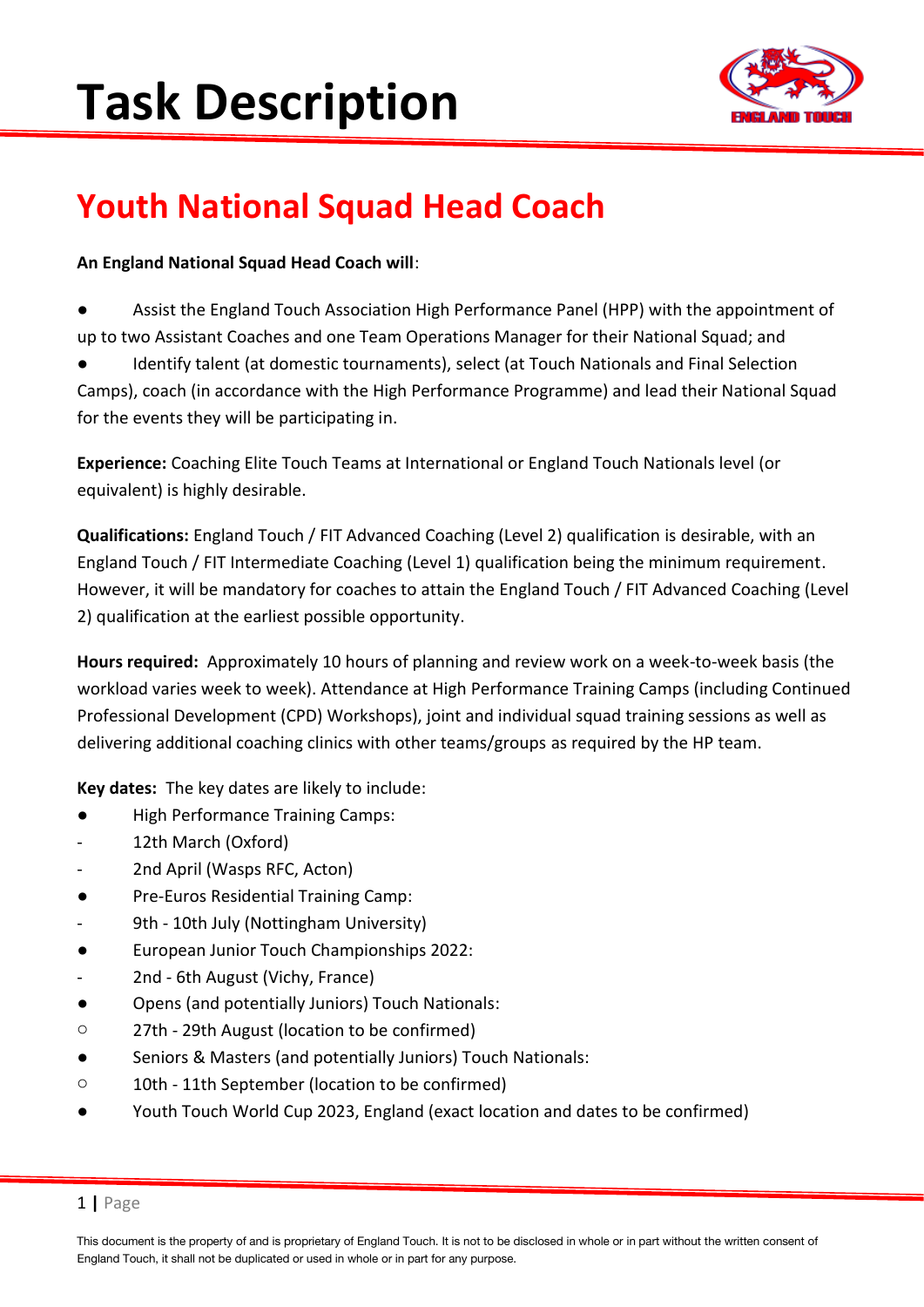

**Reports to:** Head Coach of Team England, the Head of Elite Coaching and, ultimately, the High Performance Director.

**Team:** High Performance Coaching Team.

**Locations:** Work from home; working away from home for both squad training and tournaments.

**Contract type:** Appointment by HPP consisting of Ben Powell (High Performance Director), Sammie Phillips (Head of Elite Coaching), Tom Elliott (High Performance Manager) and Peter Bell (Head Coach of Team England).

**Salary:** Part of the #OneEngland Rewards & Recognition Scheme. Essentially, this is a voluntary role with expenses payable (if applicable and agreed in advance by the High Performance Team). In addition, there is a training and touring apparel allowance plus training kit and equipment also provided. Questions relating to expenses for individual campaigns should be directed to Pippa Bourke (Head of Elite Operations - [hplogistics@englandtouch.org.uk\)](mailto:hplogistics@englandtouch.org.uk).

This document is the property of and is proprietary of England Touch. It is not to be disclosed in whole or in part without the written consent of England Touch, it shall not be duplicated or used in whole or in part for any purpose.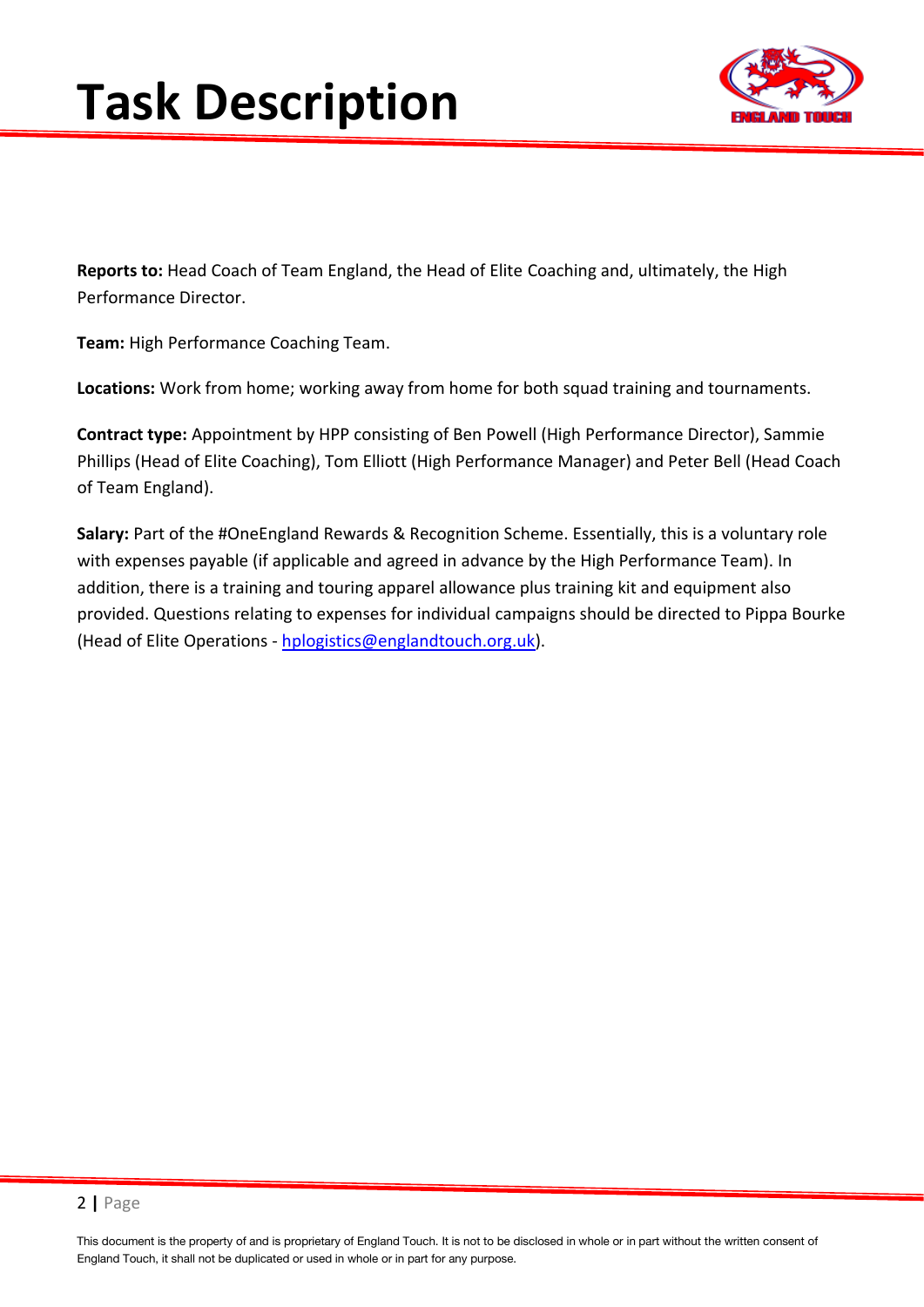

#### **Skills and Qualities:**

| <b>Person specification</b>                                                                                                                                                                                               | E            | D            |
|---------------------------------------------------------------------------------------------------------------------------------------------------------------------------------------------------------------------------|--------------|--------------|
| The ability to promote, support and adhere to the professional culture within England<br>Touch and the England Touch High Performance Programme.                                                                          | $\mathsf{X}$ |              |
| The ability to work closely and professionally with High Performance personnel and<br>coaches/managers and support staff.                                                                                                 | X            |              |
| To produce reports, athlete assessment forms, ongoing feedback and respond to<br>information requests in a timely manner.                                                                                                 | X            |              |
| The ability to create a vision and strategy (in particular detailed game plan including an<br>explanation of playing roles).                                                                                              | X            |              |
| To create coaching content for elite athletes (in line with the requirements of the game<br>plan) and to deliver this coaching content to your athletes in a team environment and<br>explain their role in the game plan. | $\mathsf{X}$ |              |
| To regularly assess and evaluate your athletes and provide ongoing feedback both during<br>and after training sessions in person and in writing.                                                                          | X            |              |
| To demonstrate strong technical and tactical knowledge and understanding of Touch.                                                                                                                                        | $\mathsf{X}$ |              |
| Knowledge of the trends of the game and in particular England Touch's key opposition.                                                                                                                                     |              | X            |
| Commitment to coach development and the potential to progress through England<br>Touch's Elite Coaching Pathway, including delivering coaching workshops and mentoring<br>other coaches in the the pathway.               | X            |              |
| Strong organisational skills with excellent attention to detail.                                                                                                                                                          | X            |              |
| The ability to cope with stress and maintain a positive approach to your coaching.                                                                                                                                        | X            |              |
| Strong leadership skills and the ability to motivate your support staff and athletes.                                                                                                                                     | X            |              |
| Strong written and verbal communication skills, particularly required for all writing tasks<br>and giving presentations to athletes, staff and others as directed by the High<br>Performance Team.                        |              | $\mathsf{X}$ |

#### **Scope of Role/Key Elements:**

| <b>Main duties and job accountabilities</b>                                                                                                                                                                  | <b>Measures and input required</b>                                                                                             |
|--------------------------------------------------------------------------------------------------------------------------------------------------------------------------------------------------------------|--------------------------------------------------------------------------------------------------------------------------------|
| Ensure the physical, emotional and psychological<br>wellbeing of athletes in your care.                                                                                                                      | Create a safe and comfortable environment for<br>athletes to train and develop in.                                             |
| Select an initial Training Squad via prescribed<br>selection pathways followed by a Touring Team of<br>16 athletes plus a number of Non-Travelling<br>Reserves, as directed by the High Performance<br>Team. | Submit Training Squads and Touring Team selections<br>to the High Performance Selection Panel within the<br>deadlines set out. |
| Create a detailed Game Plan and structured<br>Training Plan for the campaign, with input from<br>your assistant coaches, senior player group, and the                                                        | Submit your Game Plan and Training Plan to the High<br>Performance Team.                                                       |

### 3 **|** Page

This document is the property of and is proprietary of England Touch. It is not to be disclosed in whole or in part without the written consent of England Touch, it shall not be duplicated or used in whole or in part for any purpose.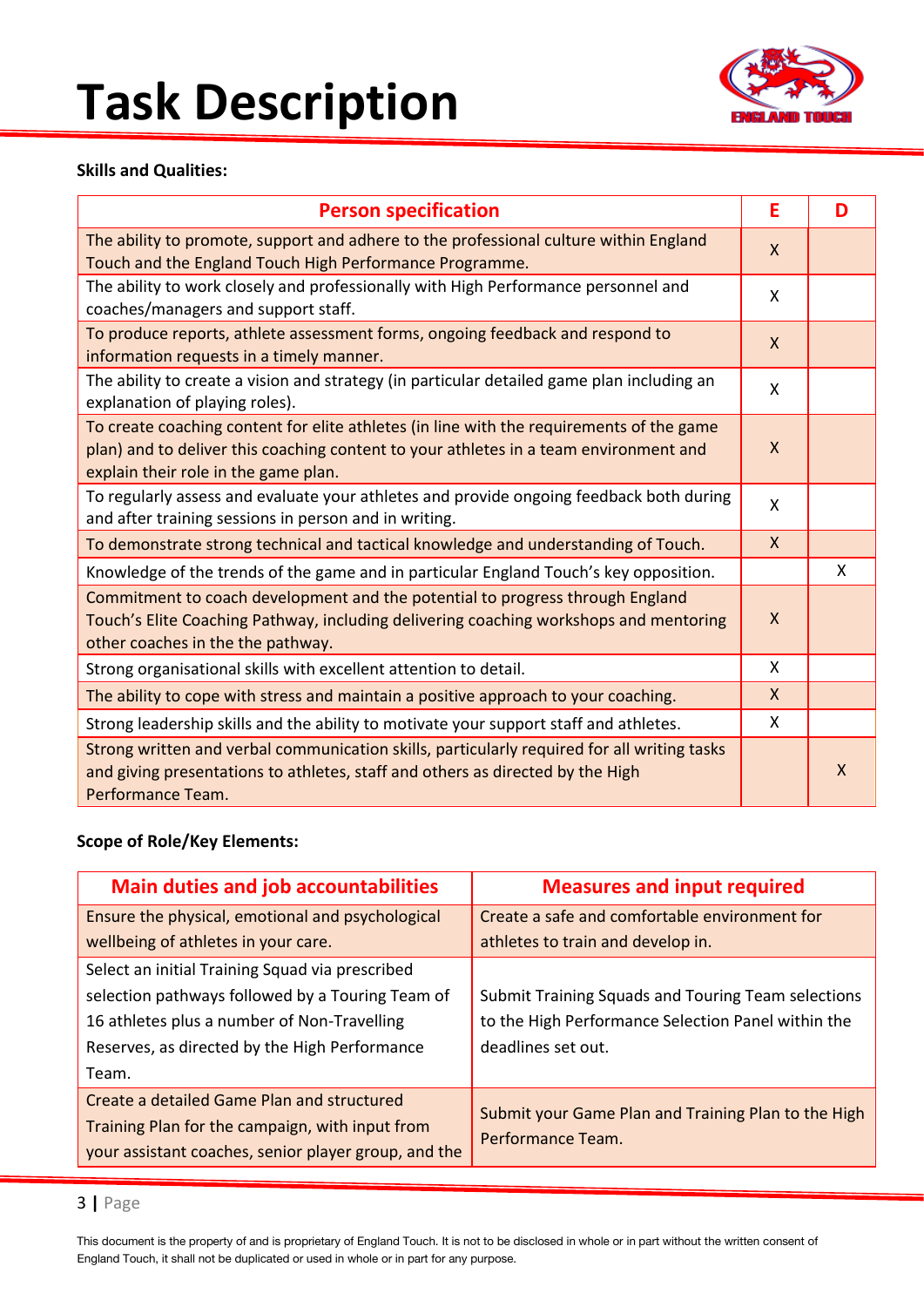

| <b>Main duties and job accountabilities</b>                                                                                                                                                                                            | <b>Measures and input required</b>                                                                                                                                                                                                       |
|----------------------------------------------------------------------------------------------------------------------------------------------------------------------------------------------------------------------------------------|------------------------------------------------------------------------------------------------------------------------------------------------------------------------------------------------------------------------------------------|
| High Performance Team, and communicate and<br>deliver this training plan to your athletes.                                                                                                                                             |                                                                                                                                                                                                                                          |
| Lead your staff and athletes in the establishment of<br>a positive and supportive high-performance<br>environment for their team.                                                                                                      | Agree clear goals/values/behaviours/expectations of<br>your athletes and staff and create your squad<br>mission statement and core values with assistance<br>from our Sports Psychologists.                                              |
| Prepare your athletes and staff for international<br>competition by ensuring clarity of game plan, on<br>and off field policies and expectations and<br>effectively timetabling athlete and staff<br>responsibilities during any Tour. | Produce a Tour Handbook for your athletes and staff<br>so that they are all aware of their timetable, roles<br>and responsibilities and expectations whilst on Tour.                                                                     |
| Provide individual feedback - verbal and written -<br>to athletes.                                                                                                                                                                     | Use the athlete assessment form to highlight areas<br>where athletes need to improve and regularly<br>monitor and provide feedback on their performance<br>with these specific areas in mind.                                            |
| Communicate with media, parents, sponsors, and<br>any other stakeholders.                                                                                                                                                              | Ensure the correct information is effectively and<br>professionally communicated to our stakeholders.                                                                                                                                    |
| Participate in coach development opportunities and<br>keep your knowledge of the game up to date.                                                                                                                                      | Attend the Continued Professional Development<br>sessions as High Performance Camps as provided by<br>the High Performance Team, as well as completing<br>self-directed study/development and analysing<br>footage of our key opponents. |
| Work closely with your assistant coach(es) and your<br>senior player group within your squad and regularly<br>update them on your plans and request their<br>feedback and input.                                                       | Mentor your Assistant Coach(es) and provide<br>development opportunities for them before, during<br>and after training sessions and competition.                                                                                         |
| Abide by and promote sound ethics and England<br>Touch policies including undertaking such measures<br>to ensure protection of athletes under the age of 18                                                                            | Refer to the England Touch Association's Code of<br>Behaviour<br>http://www.englandtouch.org.uk/play/code-of-<br>behaviour/                                                                                                              |
| Manage and provide support to staff and other<br>personnel within the squad.                                                                                                                                                           | Ensure staff are briefed on the aims of each session<br>and the purpose of each activity and their role.                                                                                                                                 |
| Motivate, support and manage your Team<br>Manager.                                                                                                                                                                                     | To ensure:                                                                                                                                                                                                                               |

<sup>4</sup> **|** Page

This document is the property of and is proprietary of England Touch. It is not to be disclosed in whole or in part without the written consent of England Touch, it shall not be duplicated or used in whole or in part for any purpose.